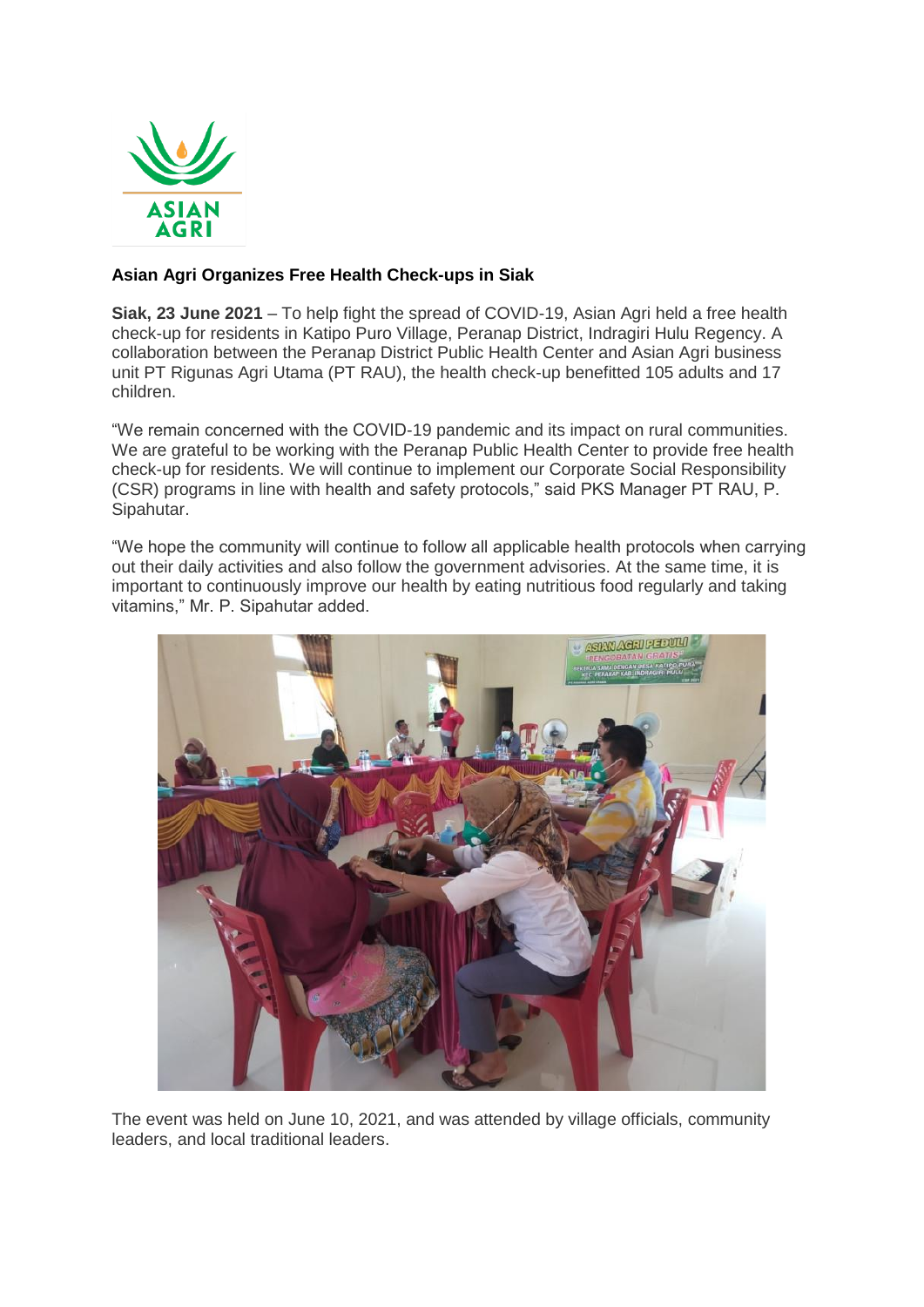The Head of Katipo Puro Village, Rico May Putra, expressed his gratitude towards Asian Agri for its CSR efforts and impact on the community. He also hoped that PT RAU will continue to help Katipo Puro Village.

"We really appreciate the free medical check-up program organized by PT RAU (Asian Agri). This activity clearly demonstrates the company's care of the health of residents and it has provided many benefits to the community. Being a free check-up, it helps ease the financial burden of the community, especially during these challenging times," said Rico May Putra.

"We hope that such Asian Agri's CSR activities will continue because of their benefit to our community. In our village, there are still many roads that are not in proper condition, many places of worship requiring repair, and the community could benefit further from more social activities. Hopefully these areas can also be addressed with the help of the company's CSR program," he added.

Public Relations of PT RAU, Doni Zendrato shared that the business unit implements various CSR activities to [improve the welfare of residents.](https://www.asianagri.com/en/medias-ori/media/articles/an-egg-cellent-way-to-boost-the-local-economy) The business unit's CSR activities are part of Asian Agri's mission to create shared value of its stakeholders. Asian Agri is part of the Royal Golden Eagle (RGE) global group of companies.

"Our CSR programs cover a broad range of activities, such as repairing of roads, renovation of the places of worship, support of religious activities and others. This time, it is in the form of a health check-up in collaboration with the local Public Health Center. We hope that public health can be maintained in the midst of the Covid-19 pandemic," said Doni, who was accompanied by Dr. Yosi, a representative of the Peranap Public Health Center.

Dr. Yosi expressed appreciation for the free medical check-up program. He said: "There were more than 100 people who came for the check-up, showing how very beneficial the program is to the community. The government has made great effort in [improving public](https://www.asianagri.com/en/medias-ori/media/articles/asian-agri-provides-health-amenities-to-rural-communities-in-indonesia)  [health](https://www.asianagri.com/en/medias-ori/media/articles/asian-agri-provides-health-amenities-to-rural-communities-in-indonesia) by implementing many programs, and this CSR activity by PT RAU is well in line with those efforts."

"Health remains the most important and expensive need. We take this opportunity to also urge the community to always maintain good health, by having a healthy diet, observing good personal hygiene, and always report symptoms to health workers. To be stronger, we will need continuous collaboration between public health officials, the village government, community leaders, religious leaders, and private companies," he said.

## **About Asian Agri:**

Asian Agri is one of Indonesia's largest [palm oil producers.](https://www.asianagri.com/en/about-us) Founded in 1979, the company today manages 100,000 hectares of plantation land and employs over 25,000 people. A pioneer of the Indonesian government's Trans-National Government Migration (PIR-Trans) program, Asian Agri currently works with 30,000 Plasma Scheme smallholders in Riau and Jambi who operate 60,000 hectares of palm oil plantations, and independent smallholders who manage a total 41,000 hectares.

Implementing a strict "no burn" policy since 1994 and best practices in sustainable plantation management, Asian Agri has helped its smallholder partners improve productivity, yield and supply chain traceability, while assisting them obtain certifications. The company's mills are technologically advanced and energy self-sufficient, minimizing greenhouse gas emissions.